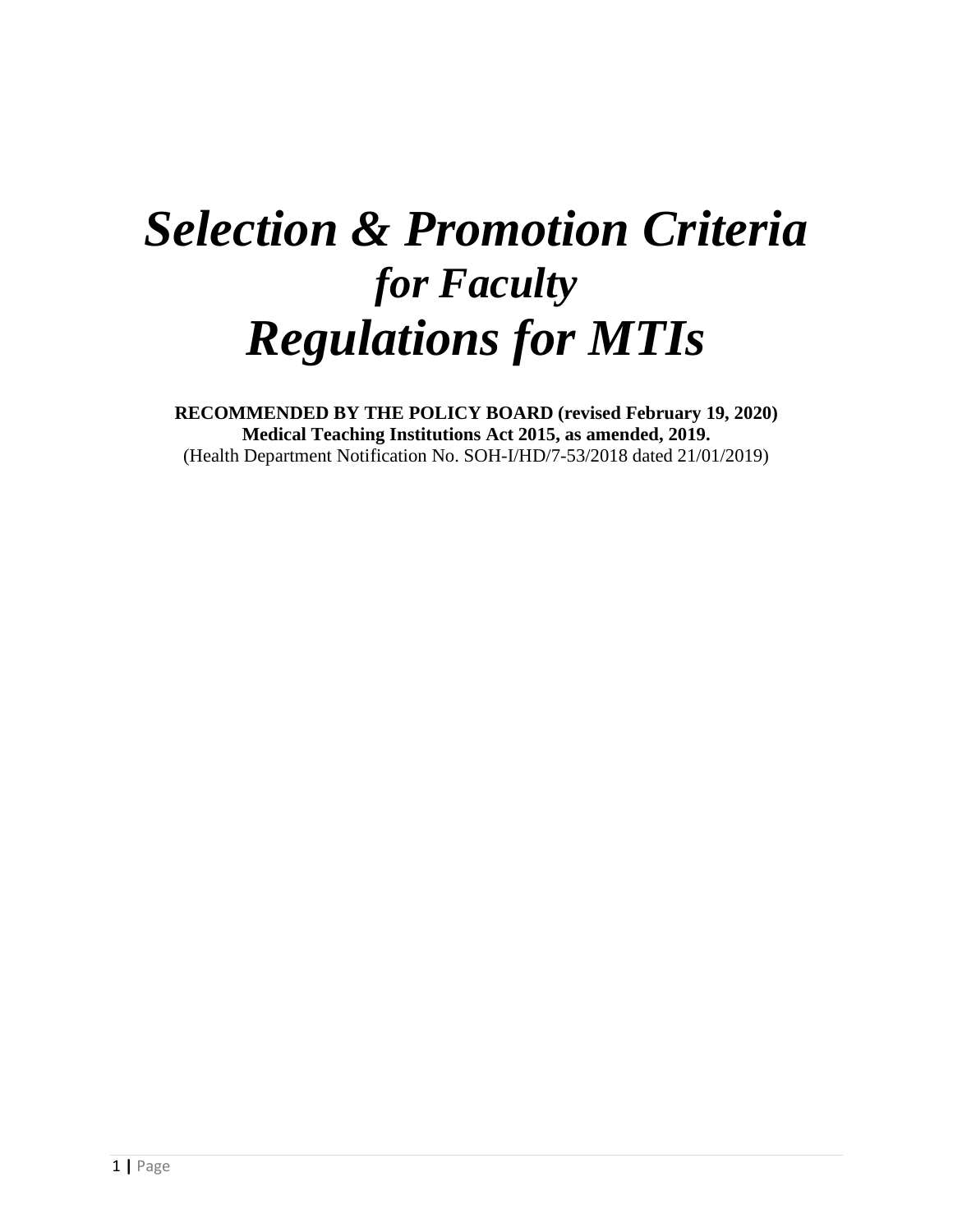# **1. SELECTION [RECRUITMENT] PROCEDURES**

# **The Selection procedures will be as noted in Regulations 22 (d). SCHEDULE 1**

Upon receipt of applications for a post, the secretary (HR officer) of the Selection Committee will prepare an initial merit list based on the items below, except for the interview, which will be scrutinized by the selection committee. The list of candidates of various specialties will be sent to the Chairman or Division head of the concerned Department/Division who will review this list with his faculty and shortlist the candidates to be invited for interview. In the event of three or fewer eligible applicants all applicants will be shortlisted.

Letters will be sent to the referees of the first 6 candidates, based on the merit list, or to all the shortlisted candidates if greater than 6 are shortlisted. A maximum of 21 days will be allowed for receipt of reference letters from the time of contact (referees can be contacted by letter/phone or email). *Interviews cannot proceed without the availability of the referee letters.* In the event that the reference letters for a shortlisted candidate are not received 3 days prior to the interviews, the next candidate on the initial merit list for whom reference letters are available, may be invited for interview if the shortlist would be left with fewer than 3 candidates.

A negative reference letter will exclude a candidate from the shortlist; however, the selection committee may, after investigation, choose to leave the candidate on the shortlist, but must document their reason for doing so.

At the same time as reference letters are requested, interviews will be scheduled allowing sufficient time for the candidates to conveniently attend, but not exceeding six weeks.

The interviews will be by a selection committee consisting of the Department/Division head or Chairman and at least two thirds of the departmental/divisional faculty members (consisting of a representative sample including assistant, associate and full professors) and one member of a completely separate department (who can be an assistant, associate or full professor, but ideally not department chairman) nominated by the Dean. In addition, where necessary, an internal or external expert approved by the Dean may be included in the selection committee

Eligibility of the candidates shall be determined in accordance with the advertisement of the post. For this purpose, for all candidates the qualifications and experience etc. as on the closing date fixed/ relevant for all candidates will be taken into account. It is to be noted that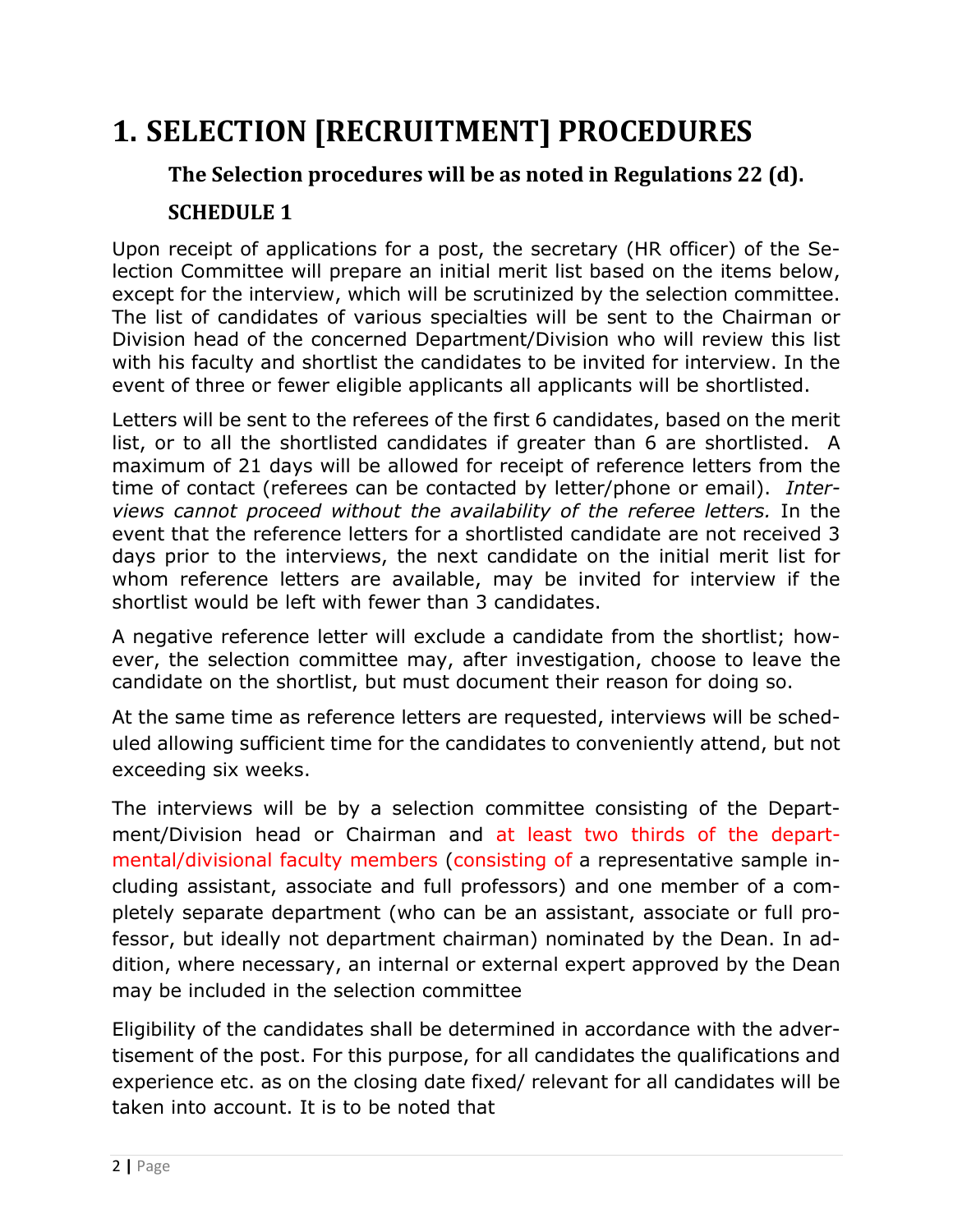- a. Canvassing in any form will disqualify the candidate.
- b. The candidate may be disqualified and/or excluded from interview and/or be proceeded against legally/ debarred from employment if he / she:
	- $\Box$  Knowingly furnishes any particular which is false;
	- □ Suppresses material information:
	- $\Box$  Attempts to influence the Members of the Board, the officers and officials of the selection committee, Advisors and Departmental Representative called to assist the selection panel in the interview;
	- $\Box$  Attempts to obtain support for his / her candidature by improper means;
	- □ Submits forged certificates;
	- $\Box$  Tampers with the entries in his / her academic certificates.

#### **A. ELIGIBILITY [RECRUITMENT] CRITERIA FOR SELECTION OF ASSISTANT PRO-FESSORS.**

Minimum PMDC criteria of eligibility for appointment to faculty positions will be followed in all KP MTIs.

#### **1. ACADEMIC QUALIFICATIONS.**

PM&DC RECOMMENDED QUALIFICATIONS IN RESPECTIVE SUBJECT LIKE FCPS OR OTHER EQUIVALENT QUALIFICATIONS, such as MRCP, American Board certification, PhD, etc ARE REQUIRED.

**For Major Clinical Disciplines:**- (Gen. Med. Gen Surgery, Gynae & Obs, Paeds, ENT, Ophthalmology) minimum criteria laid down by PM&DC, as amended by PM&DC from time to time.

**For Other Clinical specialties** such as Anesthesiology, Cardiology, Cardiac Surgery, Neurology, Nephrology, Urology, Gastro, Endocrinology, Psychiatry, Dermatology, Pulmonology, Orthopedics, Thoracic Surgery, Neurosurgery, Paeds Surgery, Radiology, Pathology & Allied and other specialties recognized by PMDC. First preference: qualification in relevant specialty is required as per PMDC regulation 2017 or as amended thereafter. However, if first preference is not available, Level-III qualification in general medicine/general surgery with three years practical or teaching experience in relevant specialty /discipline in a recognized institution/reputed hospitals

- a. Only the qualifications and experience possessed on the closing date of the application shall be taken into consideration.
- b. A candidate who has been declared to have passed a particular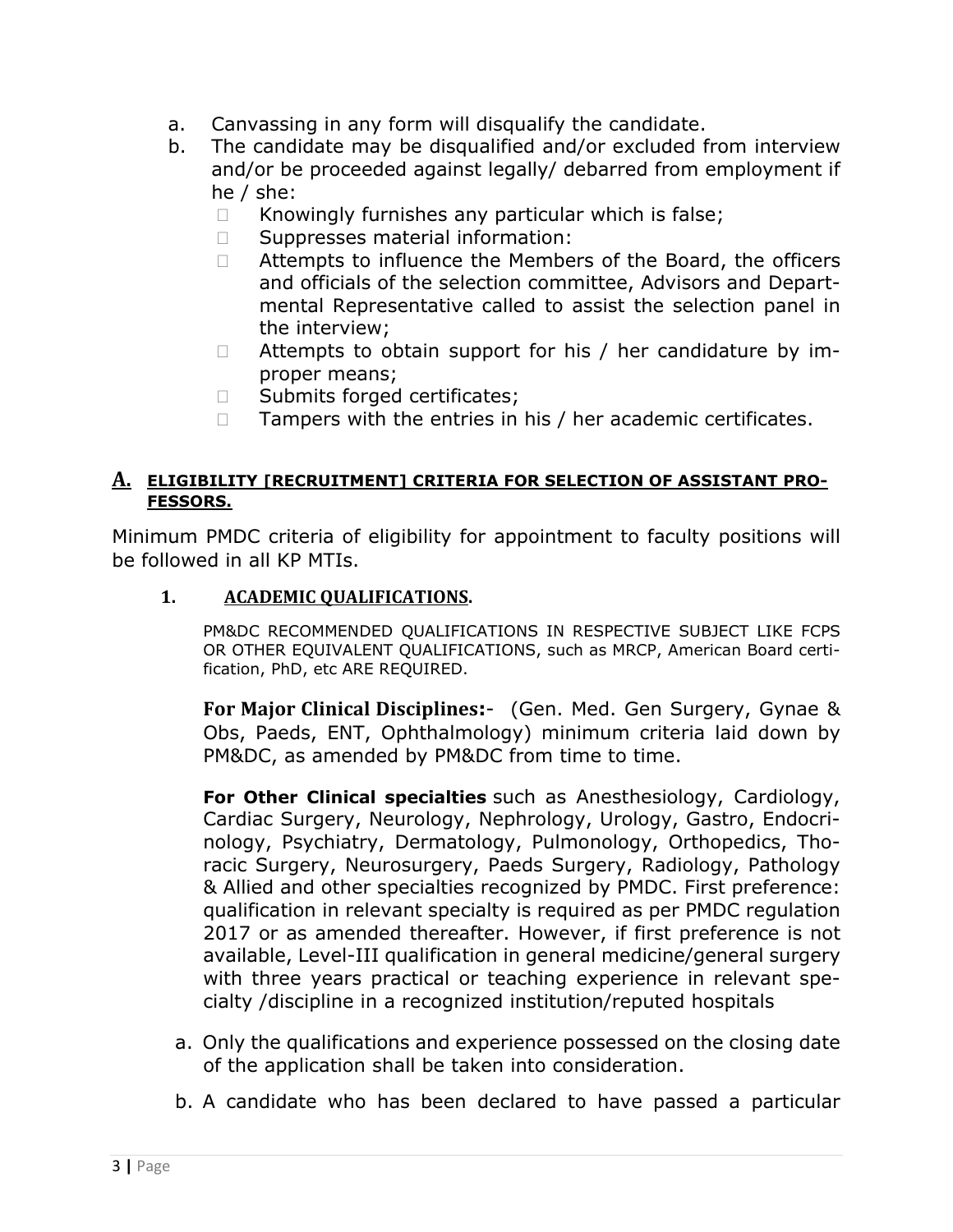Degree / Diploma examination may be considered provisionally on the basis of provisional certificates signed by the Controller of Examination provided that the proper degree/ PMDC certificate will be provided to the selection committee on or prior to the interview day.

- c. The eligibility of a candidate claiming to be in possession of equivalent Qualifications if not specifically laid down in the service rules shall be decided by the Selection Committee on the merits of each case and/or on the production of a PMDC certificate.
- d.**MARKS:** Marks may be given for the quality of the education based on the reputation and standing of the training institution and supervising faculty (Max 10 marks)

### **2. EXPERIENCE**

When experience is laid down as a part of qualification the following principles shall be followed in determining the experience:

- a. If not specifically provided otherwise in the relevant service rules, prescribed experience means the experience gained in a regular fulltime paid job acquired after obtaining the prescribed qualification.
- b. Experience gained during appointment on adhoc or contract basis or in officiating capacity shall be counted towards eligibility.
- c. Period of training undergone by a candidate for becoming eligible for the award of actual degree/certificate shall not be counted.
- d. Period of training undergone by a candidate after Post graduation for becoming eligible for the Post shall not be counted.
- e. Teaching Experience must be in a recognized Medical Teaching Institution.

Marks:

Marks may be given for experience gained after the minimum experience required for the post as per PMDC/MTI regulation, as follows:

Specialist Registrar, Senior Registrar, Assistant Professor or Consultant in a specialty in a reputable institution in Pakistan or a developed/foreign country in the relevant field AFTER major requisite postgraduate qualification and experience: Maximum 9 marks @ maximum 3 marks/ year.

#### **3. RESEARCH**

 First/corresponding author research papers – (As per scoring criteria) (Max 15)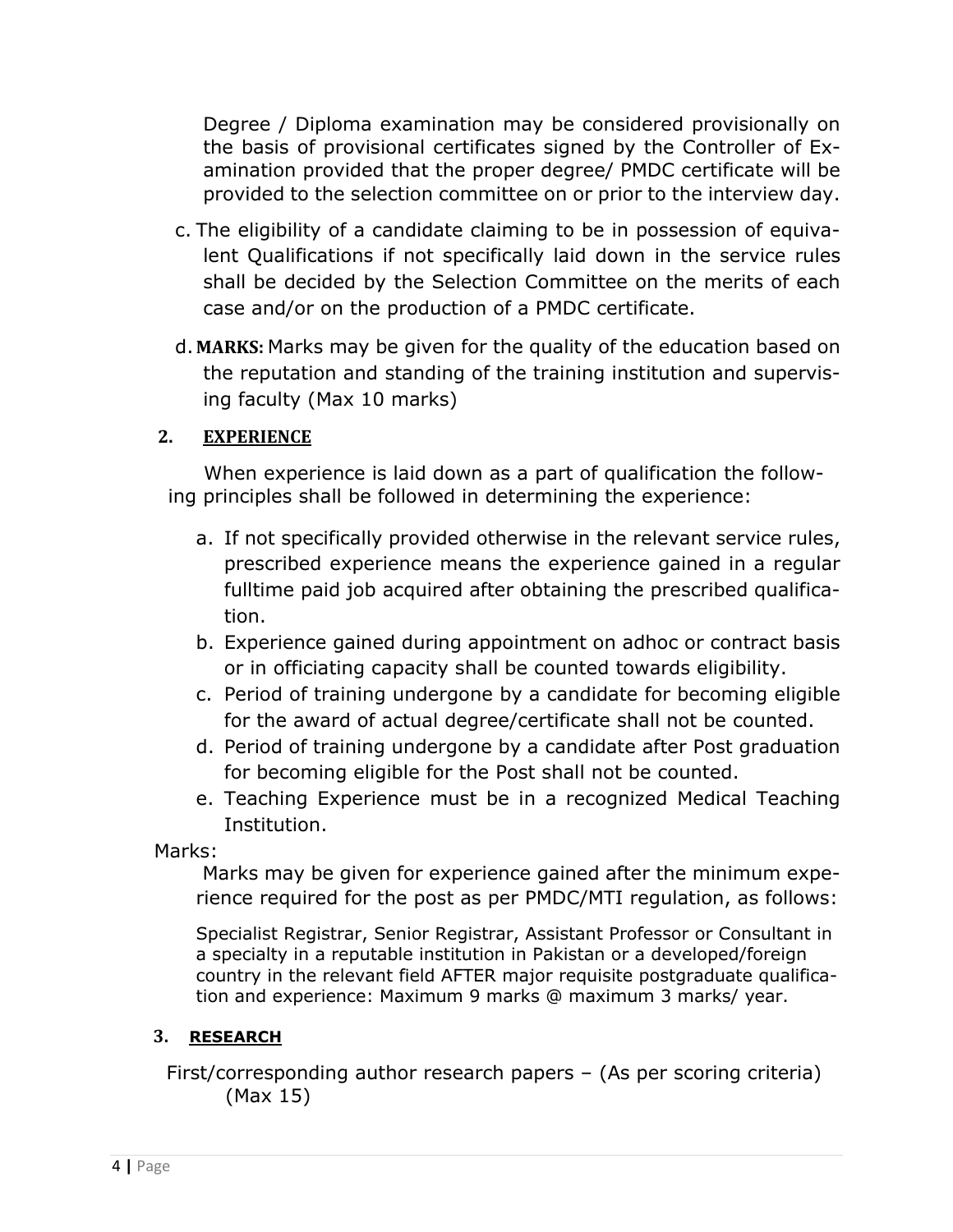Marks will be assigned as follows:

- a) 5 marks for papers in recognized journals with impact factor  $>1.0$
- b) 2 mark for journals with impact factor  $>0.3$  < 1.0
- c) 0.5 marks for journals with impact factor  $>0.1$  <0.3
- d) 0.25 marks for journals in the PMDC or HEC list, excluding the ones noted above.
- 4. EXTRA TRAINING/CERTIFICATION in the relevant specialty will be given additional marks, e.g Interventional Cardiology, or Interventional Radiol $ogy,$  Medical Education = Max 15 marks

## 5. **INTERVIEW (maximum 45 marks):**

- i. Knowledge of concerned specialty/subject **=** 15 marks ii. Research related knowledge **=** 10 marks iii. Communication skills (articulate, confidence) **=** 10 marks
	- iv. Knowledge of medical ethics **=** 5 marks
	- v. Leadership skills, Audit /Clinical governance **=** 5 marks

Passing marks for interview will be 50% i.e. 20 marks. *If the marks given by any member of the selection committee fall outside the average marks of all the members by more than 25%, the reviewer may reconsider his/her marks, or the reviewer's marks will be excluded from the final calculation.*

# 6. REFERENCE LETTERS = 6 Marks

A maximum of 3 referee letters may be considered. Each letter will be marked by each selection committee member on a grading of 0 to 2, provided that a poor reference will require further investigation by the selection committee and the final findings may result in exclusion of the candidate from consideration.

# **SUMMARY OF MARKS** Academic Qualifications:  $=$  10 Additional Experience  $\qquad \qquad = \qquad \qquad 9$ Research:  $=$  15 Extra training & certification  $=$  15  $References = 6$ Interview  $=$  45 **Total** = 100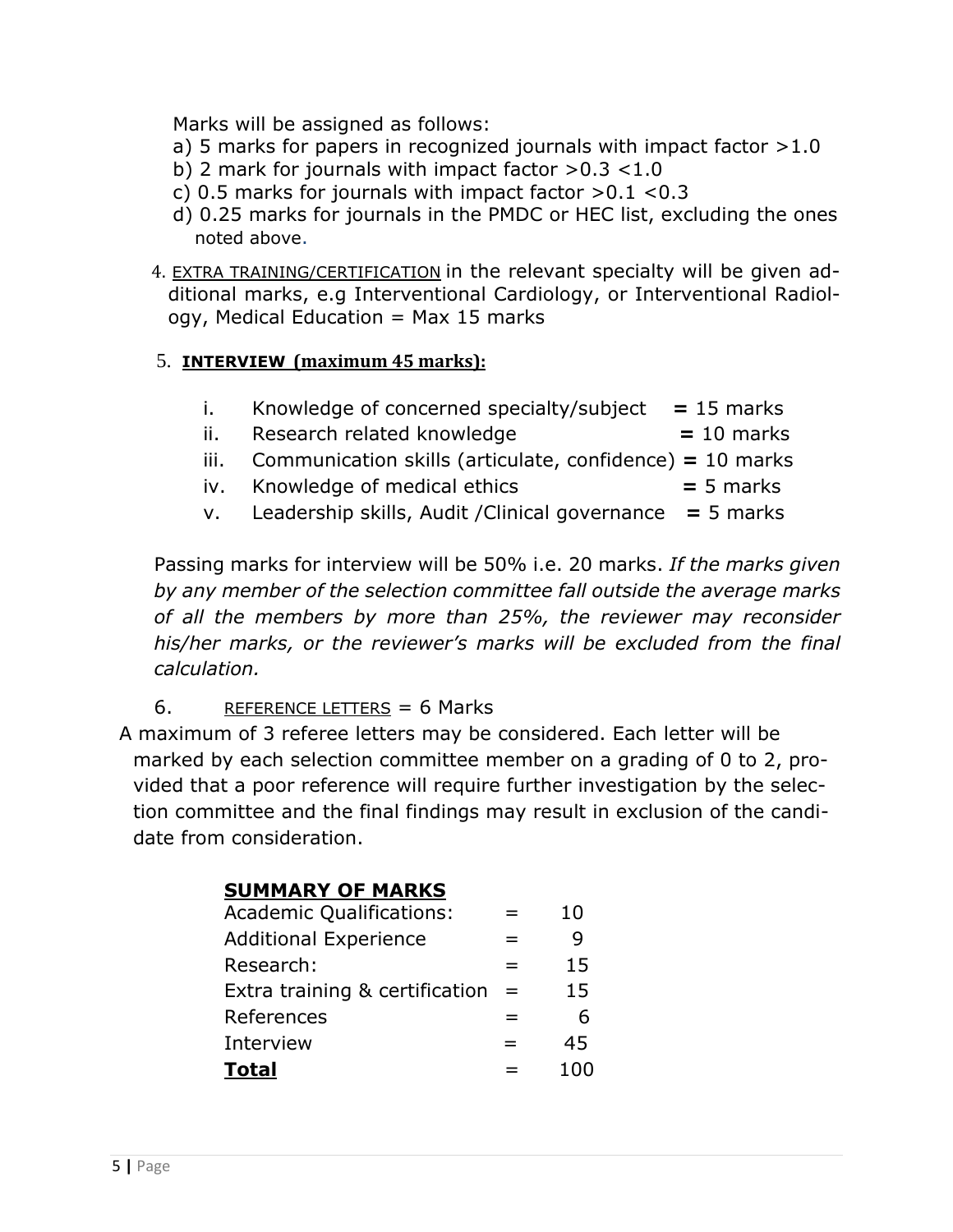#### **B. ELIGIBILITY CRITERIA FOR SELECTION [RECRUITMENT] OF ASSOCIATE PROFESSOR / PROFESSOR**

- a. For associate professor eight years experience as assistant professor after FCPS/CCST/PhD/MPhil or equivalent qualification. For the post of Professor, the candidate shall be eligible after spending eight years as associate professor. Eight years experience in the post is essential for selection to a higher post,
- b. EXCEPT **in the case of outstanding merit** which includes:
	- $\Box$  At least 8 first or corresponding author papers in the current post (one per year) IN ADDITION TO whatever paper requirement existed for the previous post.
	- $\Box$  Evidence of outstanding clinical performance documented by letters from peers, with specifics (i.e. it isn't adequate to say "he's a great clinician" – specific instances must be documented).
	- □ Or, for basic scientists, documented evidence of excellence in teaching, or development of innovative programs,
	- $\Box$  Evidence of National/International reputation invited lectures, visiting professorships etc

# **Marks distribution for Selection [recruitment] of faculty as associate or full**

**professor:** *Total marks: 100 [minimum 60 marks necessary for selection, including at least 25 marks in interview*]:

## REQUIRED QUALIFICATIONS:

- 1. Meet all PMDC requirements.
- 2. At least 6 first/corresponding author publications in a PMDC recognized journal in present post,

## PRE-INTERVIEW MARKING SHEET [maximum 60 marks]

| Item | Description                                                                                             | Max Marks |
|------|---------------------------------------------------------------------------------------------------------|-----------|
|      | Additional qualifications in current post [subspecialty]<br>certification/training]                     | -10       |
|      | Administrative activities [Member of an academic or adminis-  <br>trative committee of the institution. | -10       |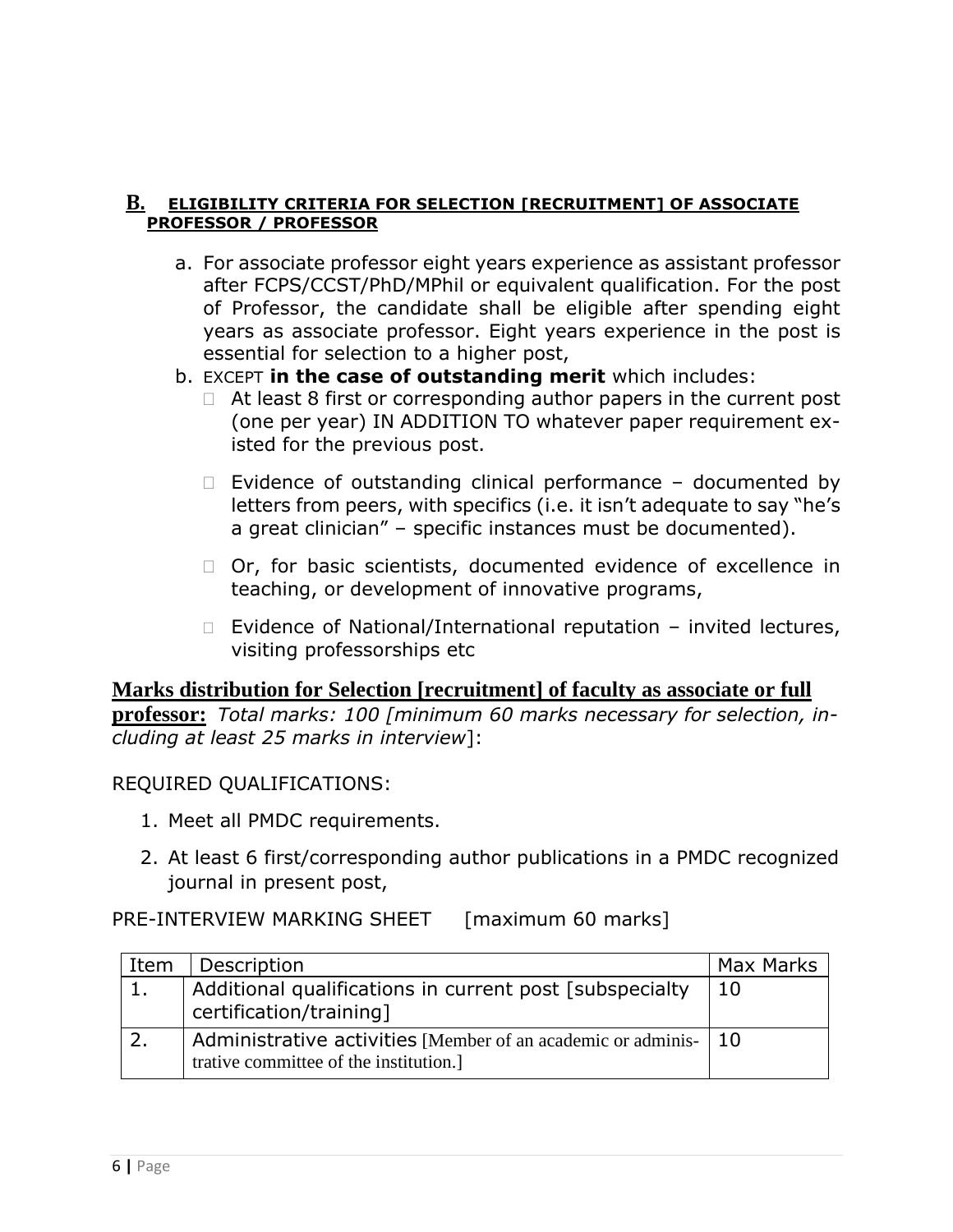| 3  | Scholarship:<br>a) Published papers [first or corresponding author over and above<br>6 mandatory papers in current post]                                                                                                                                                                                                                           | 15 |  |  |  |
|----|----------------------------------------------------------------------------------------------------------------------------------------------------------------------------------------------------------------------------------------------------------------------------------------------------------------------------------------------------|----|--|--|--|
|    | (b) Presentations at international and national medical meetings,                                                                                                                                                                                                                                                                                  | 5  |  |  |  |
| 4. | Continuing involvement in scholarship and Research (grants,<br>abstracts }                                                                                                                                                                                                                                                                         | 4  |  |  |  |
| 5. | References: A maximum of 3 referee letters may be considered. Each let-<br>ter will be marked by each selection committee member on a grading of 0 to 2,<br>provided that a poor reference will require further investigation by the selection<br>committee and the final findings may result in exclusion of the candidate from<br>consideration. | 6  |  |  |  |
| 6. | Medical Education: excellence in teaching, [student evalua-<br>tions, student performance, development of teaching programs,<br>etc] for basic scientists documented supervision of at least 6<br>successful M.Phil or higher degree candidates.                                                                                                   | 10 |  |  |  |
|    | 60<br>marks                                                                                                                                                                                                                                                                                                                                        |    |  |  |  |

#### INTERVIEW(maximum 40 marks):

|                  | Knowledge of concerned specialty/subject                        | $= 5$ marks    |
|------------------|-----------------------------------------------------------------|----------------|
| ii)              | Quality of current practice [Institution/facilities] = 10 marks |                |
| $\overline{iii}$ | National/international peer recognition [visiting               | $= 5$ marks    |
|                  | professorships, invited papers, editorials]                     |                |
|                  | iv) Research related knowledge                                  | $= 5$ marks    |
|                  | v) Communication skills (articulate, confidence)                | $= 5$ marks    |
|                  | vi) Knowledge of medical ethics                                 | $= 5$ marks    |
|                  | vii) Leadership skills, Audit / Clinical governance             | $= 5$ marks    |
|                  |                                                                 | TOTAL 40 marks |

*A minimum of 25 marks are necessary in the interview for selection.*

- 1. Research Publications**:** For assigning marks for publications the following considerations will apply:
	- i). First or corresponding author is a must. No marks will be given for the mandatory requirement of 8 papers as first or corresponding author in the current post
	- viii) For papers as first or corresponding author over and above the mandatory requirement of 6 papers, the marks will be assigned as follows:
		- a) 5 marks for papers in recognized journals with impact factor >1.0
		- b) 2 mark for journals with impact factor >0.3 <1.0
		- c) 0.5 marks for journals with impact factor  $>0.1$  <0.3
		- d) 0.25 marks for journals in the PMDC or HEC list, excluding the ones noted above in (a), (b), and (c).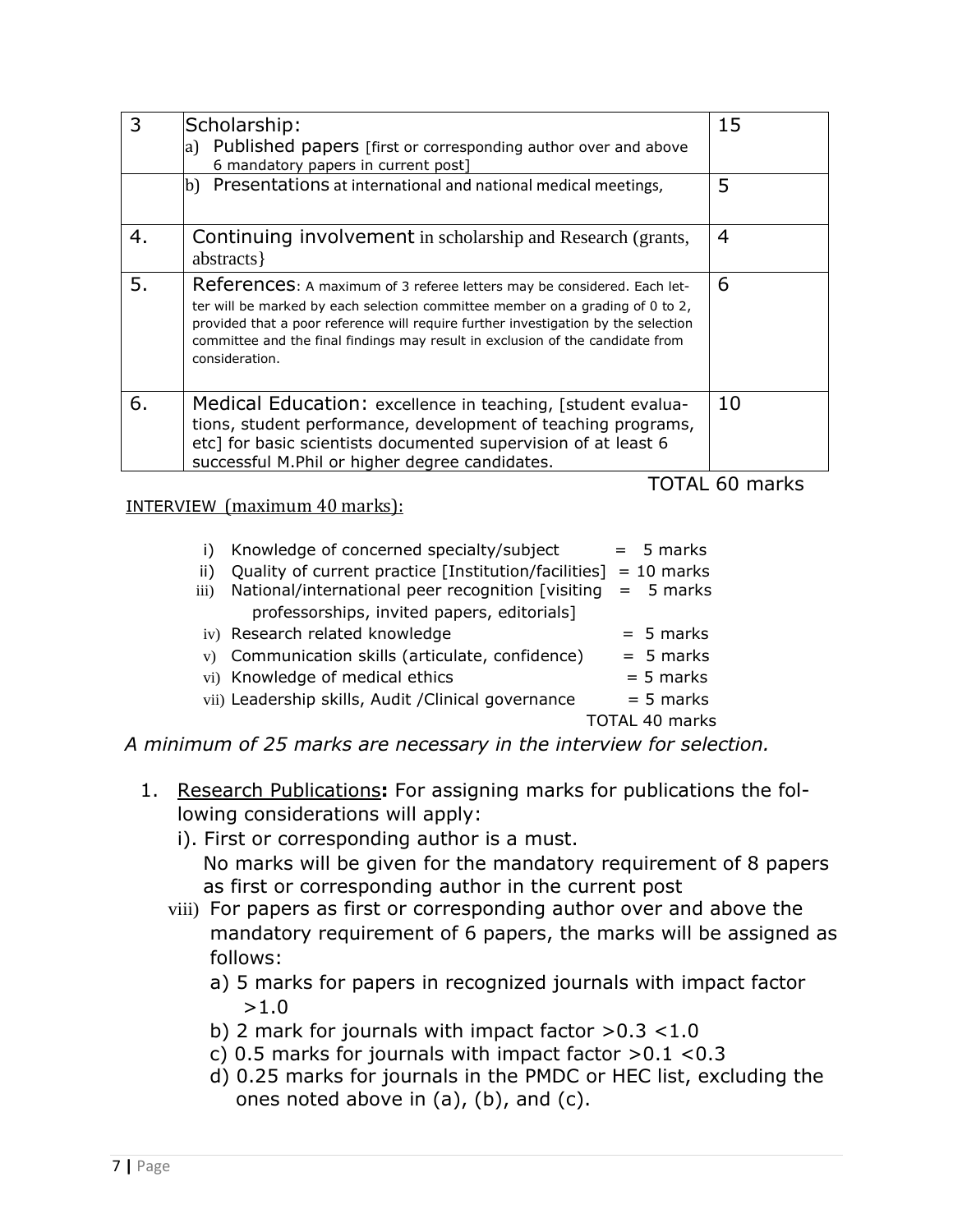### **C. FINAL DECISION/RECOMMENDATION.**

- **a.** When all shortlisted candidates have been interviewed, the secretary, Selection Committee, shall prepare a merit list based on the aggregate marks obtained on the evaluation sheets and submit to the Chairman of the Selection Committee.
- **b.** The Selection Committee will review the list in conference and come to a final decision on the grading of the candidates. The rationale for this grading will be written by the Chairman and approved and signed by members of the Selection Committee.
- **c.** The selected candidate will be recommended to the Dean for appointment.
- **d.** When two or more than two candidates have secured equal marks in aggregate, the candidate who has secured higher marks in the interview shall be given preference. In case the marks in aggregate and also the marks in the interview are the same, marks obtained in the Research Publication shall be the deciding factor.

#### **D. REPRESENTATION**

Representation should be addressed to the Academic Council, which shall decide the case on merit alone and will advise the Dean who will be the final authority.

#### **N.B.**

ALL MEMBERS OF THE SELECTION COMMITTEE ARE REQUIRED TO WRITE THEIR RA-TIONALE FOR AWARDING MARKS FOR EACH ITEM

MEMBERS OF THE SELECTION COMMITTEE MUST RECUSE THEMSELVES FROM THE COMMITTEE IF THEY PERCEIVE A CONFLICT OF INTEREST AS DEFINED IN THE MTI CONFLICT OF INTEREST RULES.

# **2. PROMOTION PROCEDURES**

**The promotion procedure will be as noted in Regulations 22 (e).**

# **Schedule 2**

**Promotion Criteria/Marks distribution for Promotion of Faculty to Associate Professors or Full Professor in MTI**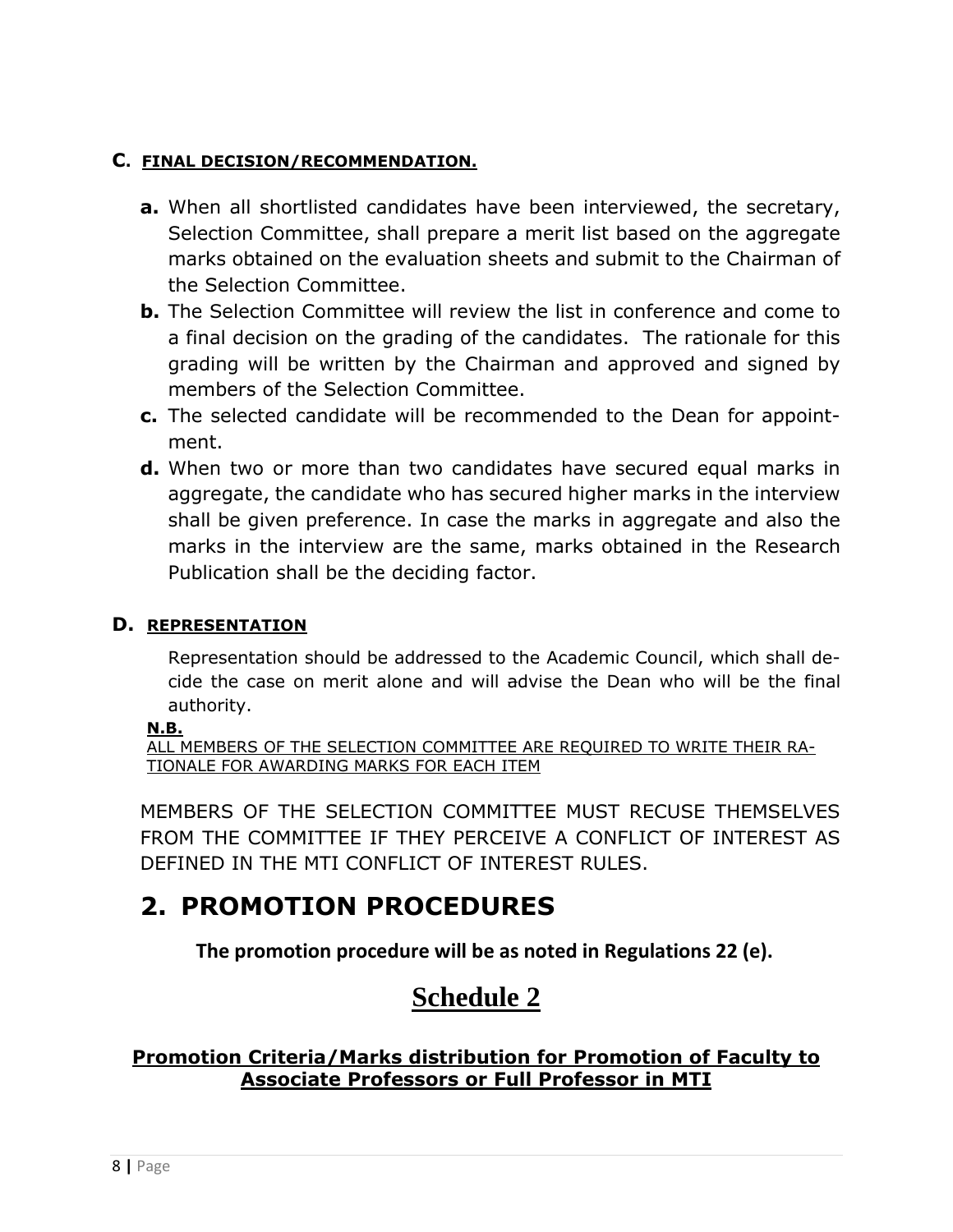### **ELIGIBILITY CRITERIA FOR PROMOTION TO ASSOCIATE PROFES-SOR / PROFESSOR**

- a. Certified supervisor of CPSP or for basic scientists University approved supervisor status for M.Phil degree,
- b. Eight years experience in the post as Faculty after FCPS/CCST or equivalent as Assistant Professor. For the post of Professor, the candidate shall be eligible after spending eight years as associate professor. Eight years experience in the post is essential for selection to a higher post,
- c. EXCEPT IN THE CASE OF ACCELERATED PROMOTION FOR OUT-STANDING MERIT SIGNIFIED BY:
	- $\Box$  At least 8 first or corresponding author papers in the post (one per year) IN ADDITION TO whatever paper requirement existed for the previous post.
	- $\Box$  Evidence of outstanding clinical performance documented by letters from peers, with specifics (i.e. it isn't adequate to say "he's a great clinician" – specific instances must be documented), OR in the case of basic scientists supervision of at least 6 successful M.Phil or higher degree candidates.
	- $\Box$  Documented recognition as an excellent teacher- again, properly documented.
	- $\Box$  CME activities (At least 15 conferences/workshops during the current post).
	- $\Box$  Member of an academic or administrative committee of an institution.
	- $\Box$  Additionally the candidate must pass the interview by securing 50% or more marks, and achieve a score of 70% or more overall.

REQUIRED QUALIFICATIONS FOR REGULAR PROMOTIONS TO ASSOCIATE & FULL PROFESSOR:

- a. Meet all PMDC requirements for the position.
- b. At least 6 first/corresponding author publications in a PMDC recognized journal in present post,
- c. CPSP/HEC approved supervisor or approved supervisor for M.Phil or higher degree,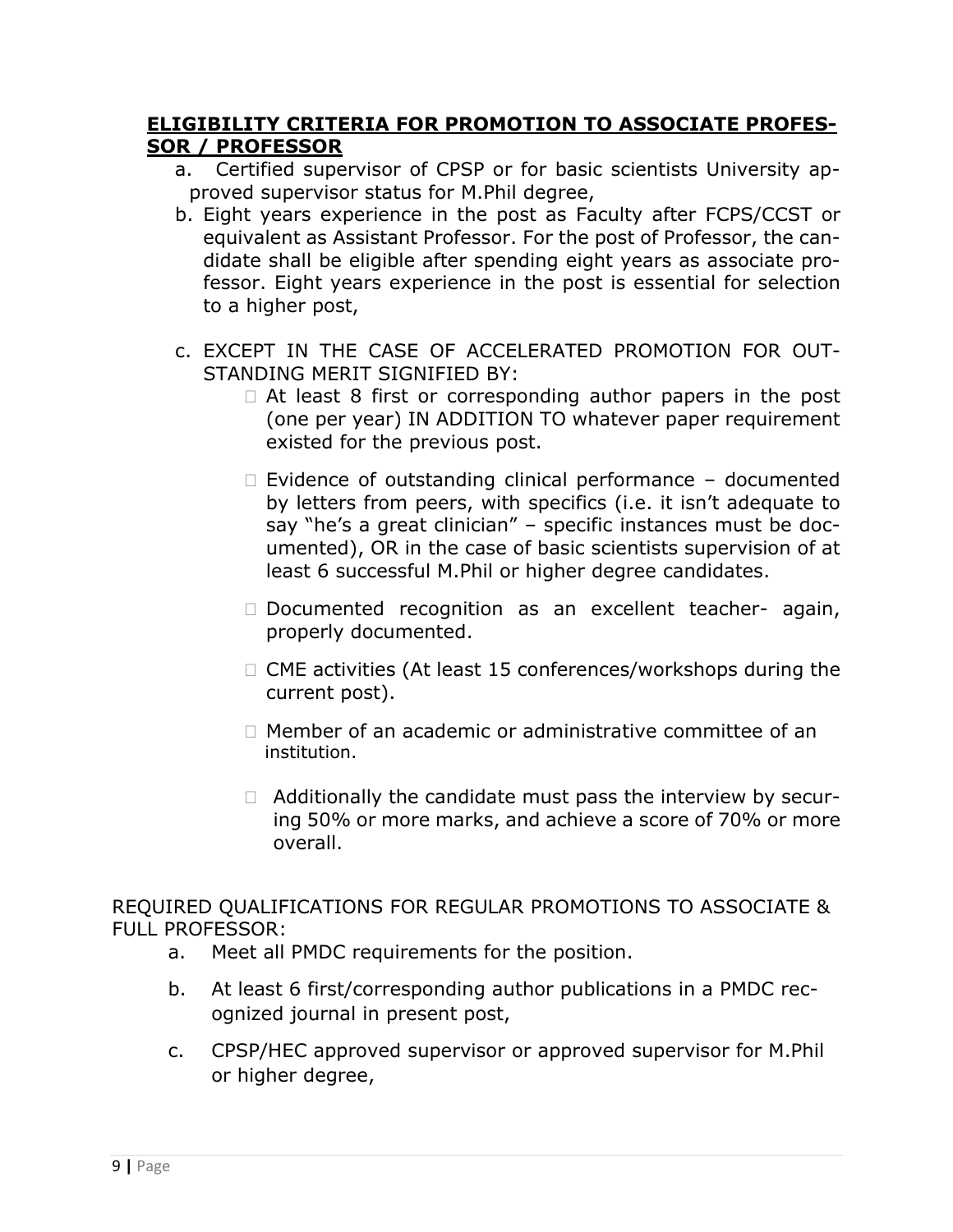Scoring Table:-

| S.<br>no       | Item                                                                                                                                     |                                                                                                                                                                                                                                                                                                                                                                        |    |  |
|----------------|------------------------------------------------------------------------------------------------------------------------------------------|------------------------------------------------------------------------------------------------------------------------------------------------------------------------------------------------------------------------------------------------------------------------------------------------------------------------------------------------------------------------|----|--|
| 1              | Research publications over and above 6 mandatory papers<br>(as first / corresponding author) <sup>1</sup><br>(see definition)            |                                                                                                                                                                                                                                                                                                                                                                        |    |  |
| $\overline{2}$ | Excellent clinician <sup>2</sup> (see definition) OR Documented su-<br>pervision of 6 successful M.Phil or higher degree candi-<br>dates |                                                                                                                                                                                                                                                                                                                                                                        |    |  |
| 3              | Excellent teacher <sup>3</sup> (see definition)                                                                                          |                                                                                                                                                                                                                                                                                                                                                                        |    |  |
| 4              | CME Credit hours [0.1 mark / credit hour]                                                                                                |                                                                                                                                                                                                                                                                                                                                                                        |    |  |
| 5              | Scholarly<br>activities                                                                                                                  | Presentations at National or International Con-<br>ferences (with paper/ abstract presentation) (1<br>mark for each), Workshop/symposia organisor<br>(1 mark for each)<br>Editor of Nationally recognized Journal (2 marks<br>for each)<br>Review article, meta analysis, editorial in recog-<br>nized journal 0.5 marks each<br>journal article review 0.5 marks each | 10 |  |
| 6              | Administrative activities <sup>5</sup>                                                                                                   |                                                                                                                                                                                                                                                                                                                                                                        |    |  |
| 7              |                                                                                                                                          |                                                                                                                                                                                                                                                                                                                                                                        |    |  |
|                | Personal qualities and reputation <sup>6</sup>                                                                                           |                                                                                                                                                                                                                                                                                                                                                                        |    |  |

- 1. **Research Publications:** For assigning marks for publications the following considerations will apply:
	- i). First or corresponding author is a must.
	- ix) No marks will be given for the mandatory requirement of 6 papers as first or corresponding author in the current post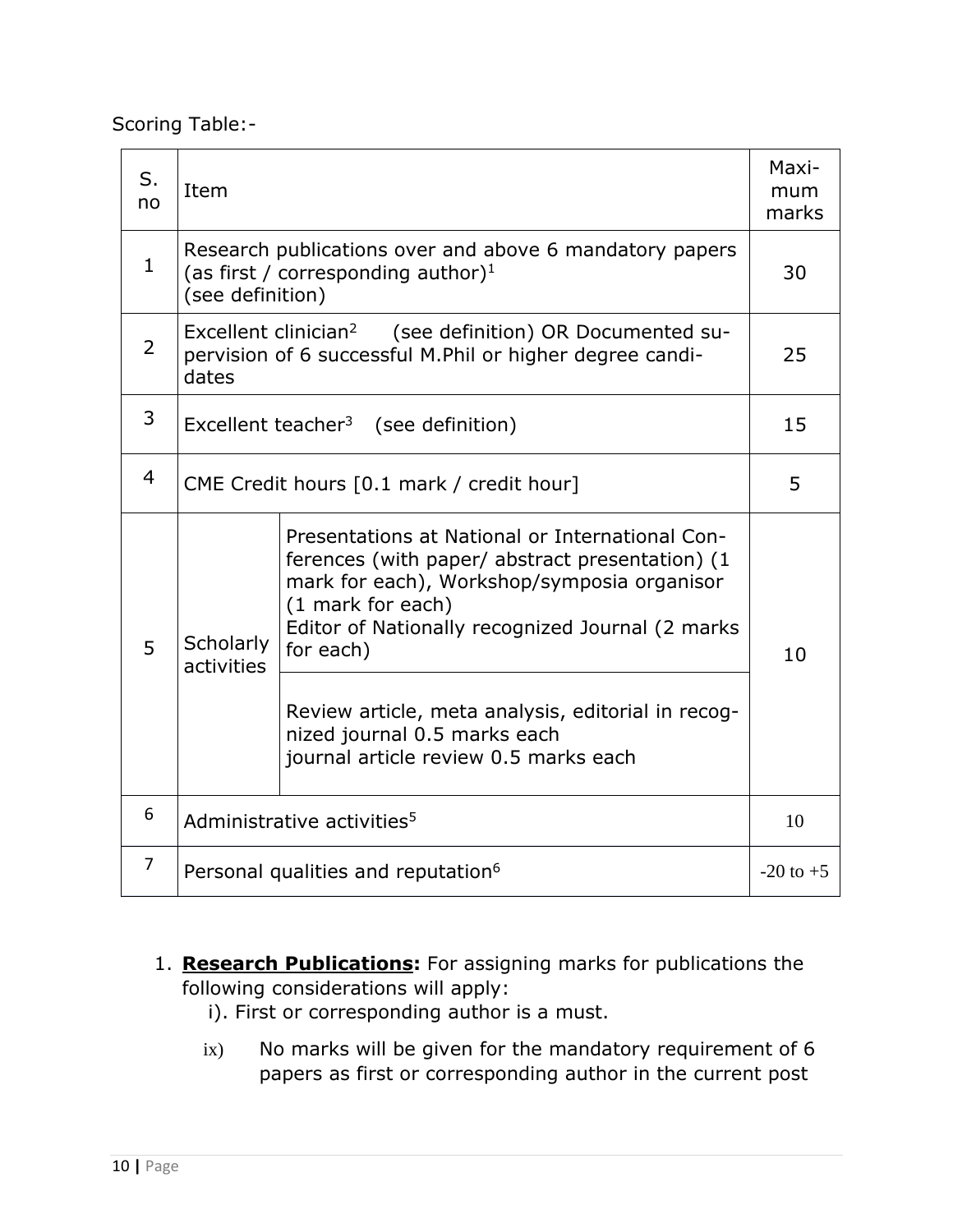- x) For papers as first or corresponding author over and above the mandatory requirement of 6 papers, the marks will be assigned as follows:
	- a) 5 marks for papers in recognized journals with impact fac tor  $>1.0$ 
		- b) 2 mark for journals with impact factor >0.3 <1.0
		- c) 0.5 marks for journals with impact factor  $>0.1$  <0.3
		- d) 0.25 marks for journals in the PMDC or HEC list, excluding the ones noted above.
- 2. **Excellent clinician** to be decided by DPC & verified by IPC and Dean. Excellence as clinician is assessed on the following basis: a. Written evaluations of national clinical stature by at least 2 col
	- leagues and 2 referees from outside institutions (max 10 marks) b.Documented attendance and supervision of regular morbidity and mortality reports and clinical audit sessions at least on 2 monthly bases (max 5 marks)

c. Documented contribution to health system improvement (max 5 marks).

d. Documented development of new clinical skills and expertise resulting in additional clinical privileges in the current post (max 10 marks)

e. Obtaining additional recognized degree/diploma while in the post (max 10 marks)

# 3. **Excellent Teacher.** Defined as having the following qualities:

- **a)** A minimum of 05 presentations per year in the current post on clinical and educational topics verified by different means (CPCs, Multi Disciplinary meetings, workshops, conferences, CMEs) (max 10 marks)
- **b)** Written evaluations from trainees and students (max 10 marks)

# 4. **Administrative Activities** are:

Member (4 marks)/ chairman (6 marks) of different Hospital or Academic administrative committees (including inquiry committees)

# 5. **Personal Qualities and Reputation:**

i. No legal cases relevant to faculty duties with adverse outcomes to the applicant (-5 marks for each such outcome)